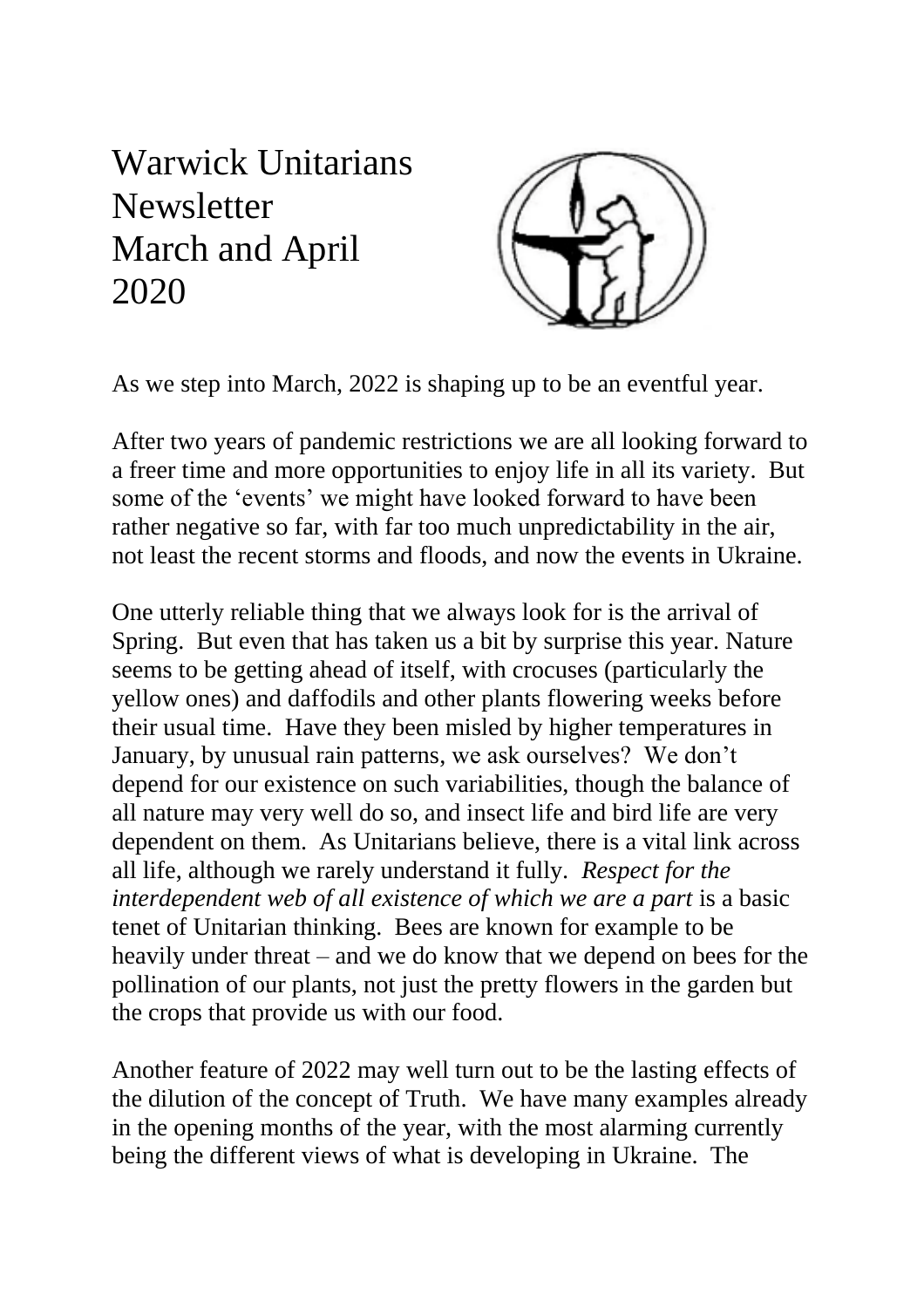"truths" being pedalled by the West and by Russia are widely divergent. And opinions of the ordinary man or woman in the street anywhere are formed entirely from the media, whether the newspapers they read, the radio or television they listen to, the social media platforms they follow. How are we to judge which is the truth? We have an undesirable tendency to believe our sources with too little questioning. In an age of Fake News, Trump, Putin and possibly even our own propaganda, we need to be on our guard as we search to understand the truth. The integrity of many of the basic foundations of our society seem to be under a challenging spotlight at the moment – in no particular order one could cite the police, the monarchy, parliament, the church, the NHS, the BBC, even our democracy. In the face of these challenges, it is important that we continue to use our own judgement and consider our own conscience as we try to assess the way forward, and then live our own truth in our daily lives.

Unitarians may not have a Creed or even a standard set of beliefs, but a common bond has always included this notion of searching for Truth and meaning. No individual can lay exclusive claim to The Truth and we have always been proud of our traditional belief in the right of individual conscience. Another of our tenets is that we find a basis for unity in our shared search for truth, our reverence for life, and in mutual respect for sincerely held beliefs.

This does not mean that we alone are right in our view of the truth. Many religions claim to be believers in The Truth. Can we all be right if our conclusions differ? One Baha'i explained that she believes that all religions are simply different versions of the same truth – defined only by context and timing. Baha'is believe in the unity of God, humans and religious faiths. Proponents of the faith revere prophets of other religious traditions, including Abraham, Moses, Buddha, Jesus and Muhammad. And they believe in the words of their final messenger, Bahá'u'lláh, who taught that religions originated from the same source, and were ultimately different paths to a shared belief. Unitarians could ponder that.